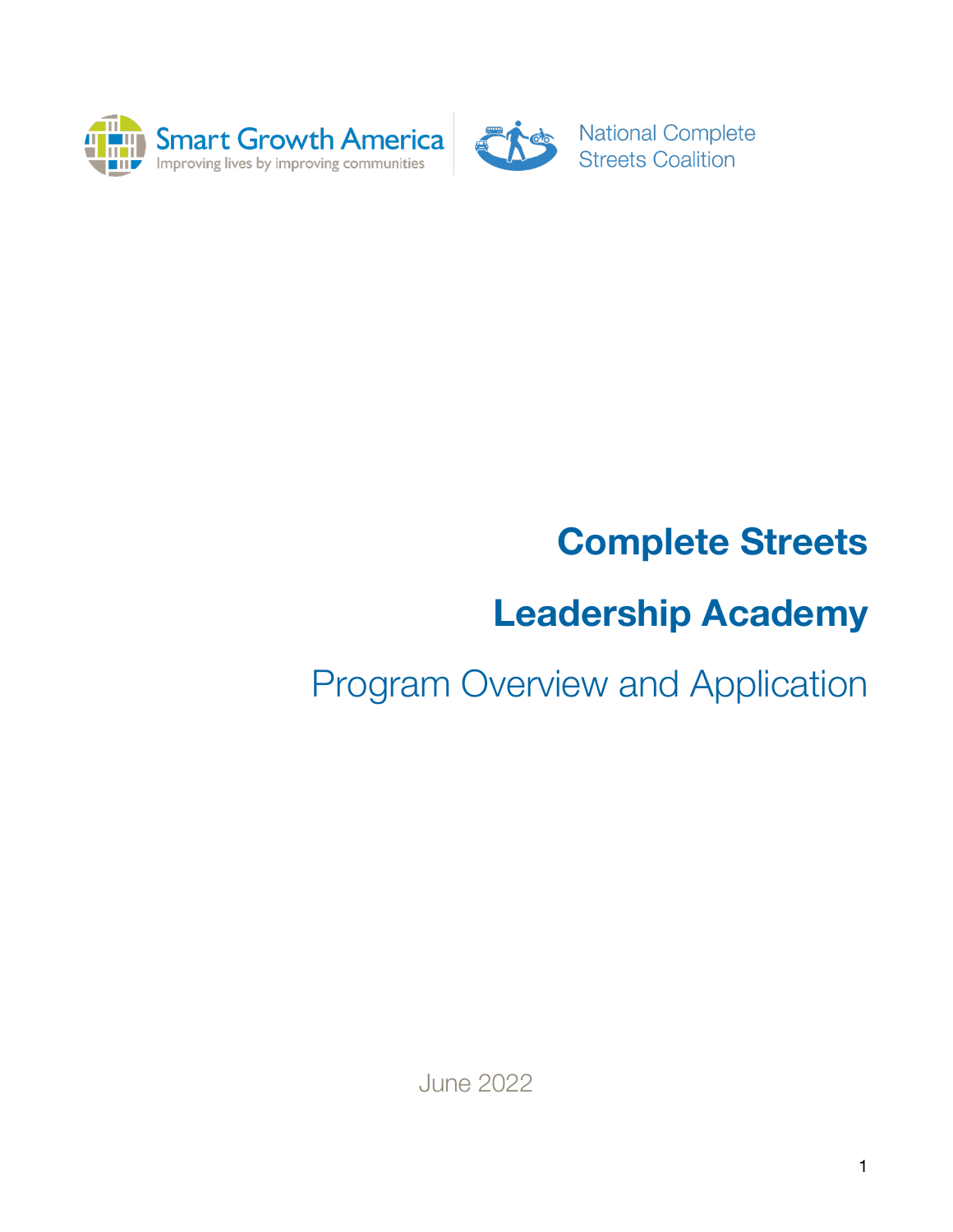# **Application table of contents**

| General information                                         | $\mathcal{P}$ |
|-------------------------------------------------------------|---------------|
| State department of transportation application (required)   | 6             |
| Local jurisdiction #1 application (required)                | 8             |
| Local jurisdiction #2 application (optional but encouraged) | 10            |
| Local jurisdiction #3 application (optional but encouraged) | 12            |
| State and local supporting documents (required)             | 14            |

### **General information**

#### **Summary**

Smart Growth America (SGA), in partnership with the Center for Disease Control and Prevention (CDC) and is seeking state departments of transportation (DOT) to receive free technical assistance through **Complete Streets Leadership Academies.** Each selected state DOT awarded assistance (up to three states) will have its own Complete Streets Leadership Academy program, and each Academy will include participation from the state department of transportation, the state health department, the Federal Highway Administration (FHWA), and multidisciplinary teams from three local jurisdictions in the state.

The program will include a series of virtual and in-person workshops taking place over approximately 30 hours over six to nine months, and will culminate in each of the three local jurisdictions planning and implementing a "quick-build" temporary street safety demonstration project using proven safety countermeasures and approaches such as "tactical urbanism" and creative placemaking. Each local jurisdiction will receive a subaward of \$10,000 directly from SGA for materials for their demonstration project.

Strong preference will be given to state DOT applicants willing to allow and support these demonstration projects on state-owned roads.

The lead applicant in each state must be a state DOT. Applying state DOTs are required to include one local jurisdiction as a co-applicant, and are encouraged to include all three local jurisdictions in their application. SGA will assist selected DOTs in engaging the department of health and FHWA participants.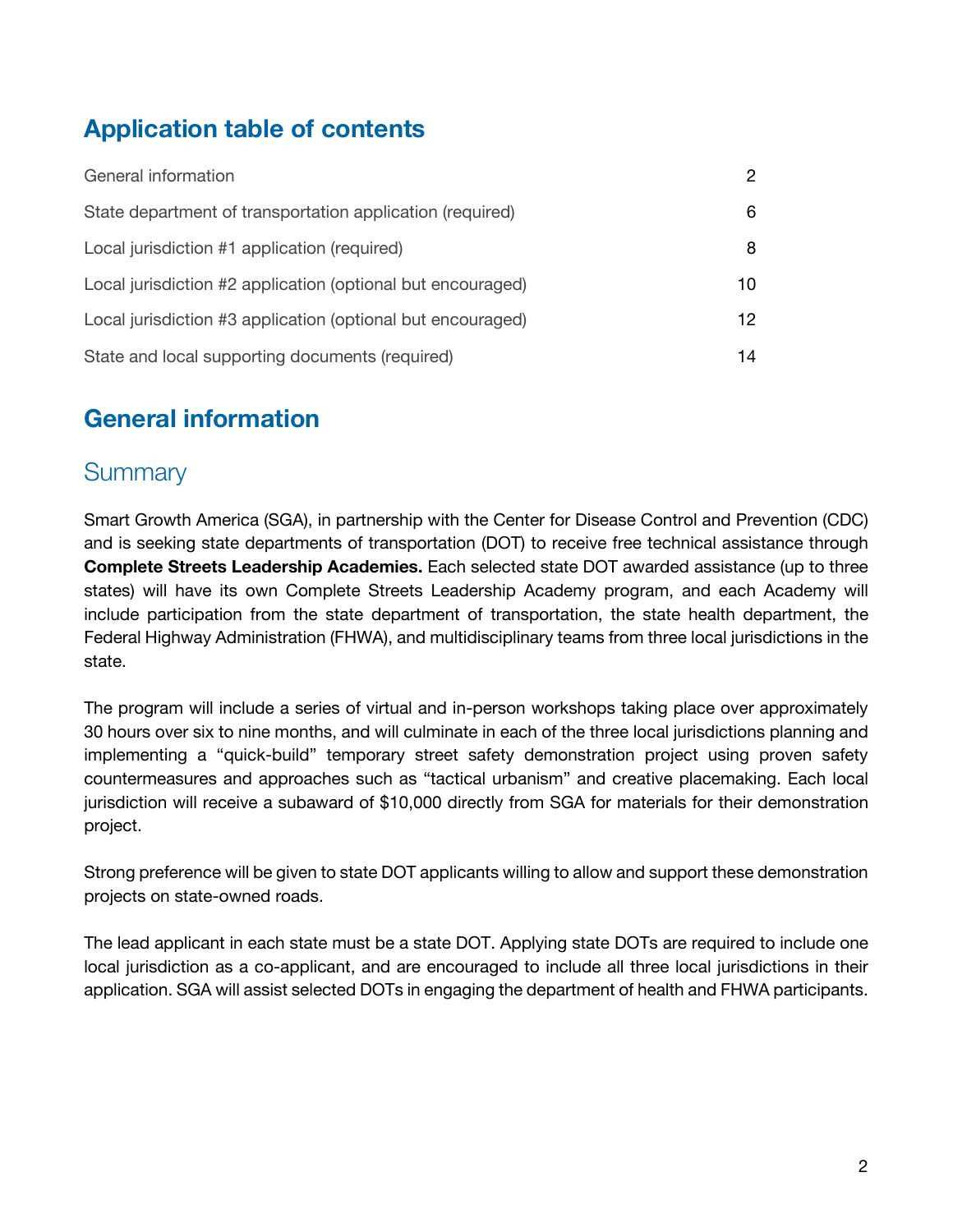### Program overview: workshop series and demonstration projects

The Complete Streets Leadership Academy is a technical assistance program designed to help crossjurisdictional transportation and health partners in a single state remove barriers to daily physical activity by providing safe and convenient access to jobs, shops, and schools for people traveling actively, whether by walking, biking, using mobility assistive devices, rolling, or taking transit.

Participants will attend approximately 30 hours of workshops spread over several months, some virtual and some in-person. Through these workshops, participating jurisdictions will engage in peer-to-peer learning and work to identify and overcome barriers in state and local policies and practices to implement a Complete Streets approach that supports activity-friendly routes to everyday destinations.

Over the course of the workshop series each participating local jurisdiction will also work with the state DOT, and state health agency, to plan and **implement a "quick-build" demonstration project**, using proven safety countermeasures, tactical urbanism, and creative placemaking to temporarily transform a street or intersection on a state road into a safer, activity-friendly route. SGA will work with each community to help them identify a site for their project, so communities are not expected to identify projects as part of their applications.

At the conclusion of the programs, SGA will prepare two final deliverables: a short (5-8 pages) recommendations memo for the state DOT to share findings, peer examples, resources and suggestions for next steps; and case studies of the three local demonstration projects in each state (see recent examples of case studies here).

#### Technical assistance participants

Complete Streets Leadership Academies are multidisciplinary. Each program will include:

- Up to five participants from the state DOT
- Up to 3 participants from the state health agency
- FHWA headquarters and regional staff
- Cohorts of approx. 10 participants from each of the three local jurisdictions

Once selected, each local jurisdiction will engage a cohort of approximately 10 city or county staff, engineers, planners, public health practitioners, community advocates, and related professionals from their towns, cities, and/or tribal communities to attend the workshop sessions and help plan their demonstration projects.

Applicant state DOTs are responsible for identifying local jurisdictions to participate. SGA will assist each state DOT in engaging FHWA and the state health agency once they are selected to receive assistance.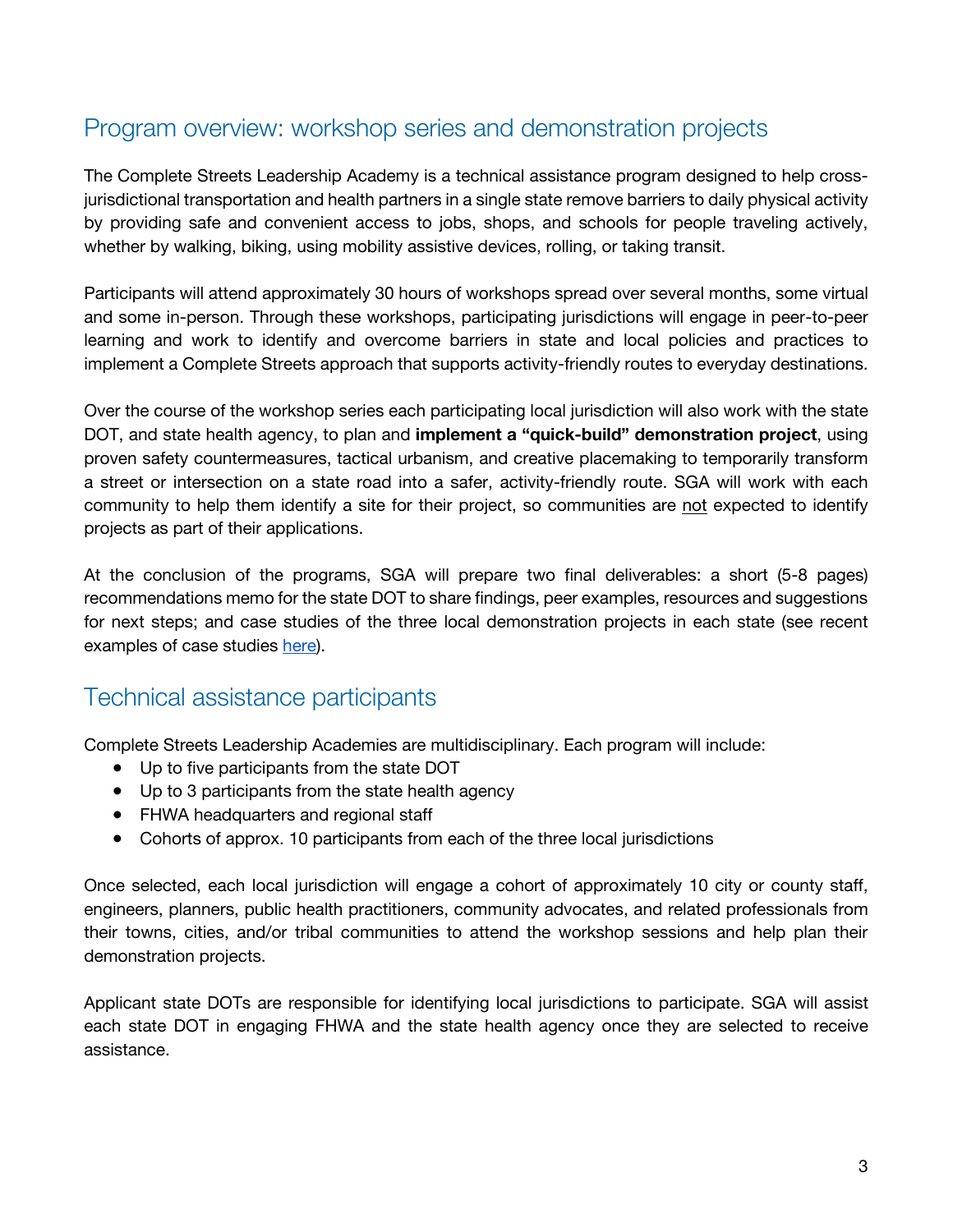# Hybrid virtual and in-person format

Based on the current state of the COVID-19 pandemic, Smart Growth America anticipates facilitating the workshop series using a hybrid in-person/virtual format (subject to change).

Smart Growth America currently anticipates holding up to three in-person workshops per Leadership Academy program, one in each of the three participating local jurisdictions in each state. Smart Growth America will reimburse travel costs for each jurisdiction and the state representatives to attend each inperson session. Receipts will be required for reimbursement and restrictions on eligible expenses will apply.

#### Subawards to local jurisdictions and in-kind contributions

Each of the three local jurisdictions from a given state will receive a subaward of \$10,000 directly from Smart Growth America to support materials and supplies for the demonstration project (these funds will not pass through the state DOT).

In turn, each local jurisdiction will host one of the three workshops in person, and will be responsible for securing a meeting space and providing coffee and lunch for up to two days for approximately 45 people.

#### Program timeline

Smart Growth America will select participating states in August 2022. **Programs will start Mid-Fall 2022**.

The exact schedule for each Complete Streets Leadership Academy will be determined in partnership with each state, based partially on ensuring that the demonstration projects occur during a season when people will be outside walking, biking, and rolling in the state (in some cases this will mean avoiding winter months). The workshops will take place over approximately 6-9 months, and the demonstration projects themselves will be in place toward the end of each program for between one week and one month, depending on each local jurisdiction's goals. Demonstration projects will take place in mid spring 2023.

# **Eligibility**

Up to three states will be selected to receive technical assistance, and each state will have its own Complete Streets Leadership Academy program, with its own three local demonstration projects.

State departments of transportation must be the primary applicant. The primary state DOT contact listed must be at a department director level or equivalent. Each state DOT must have at least one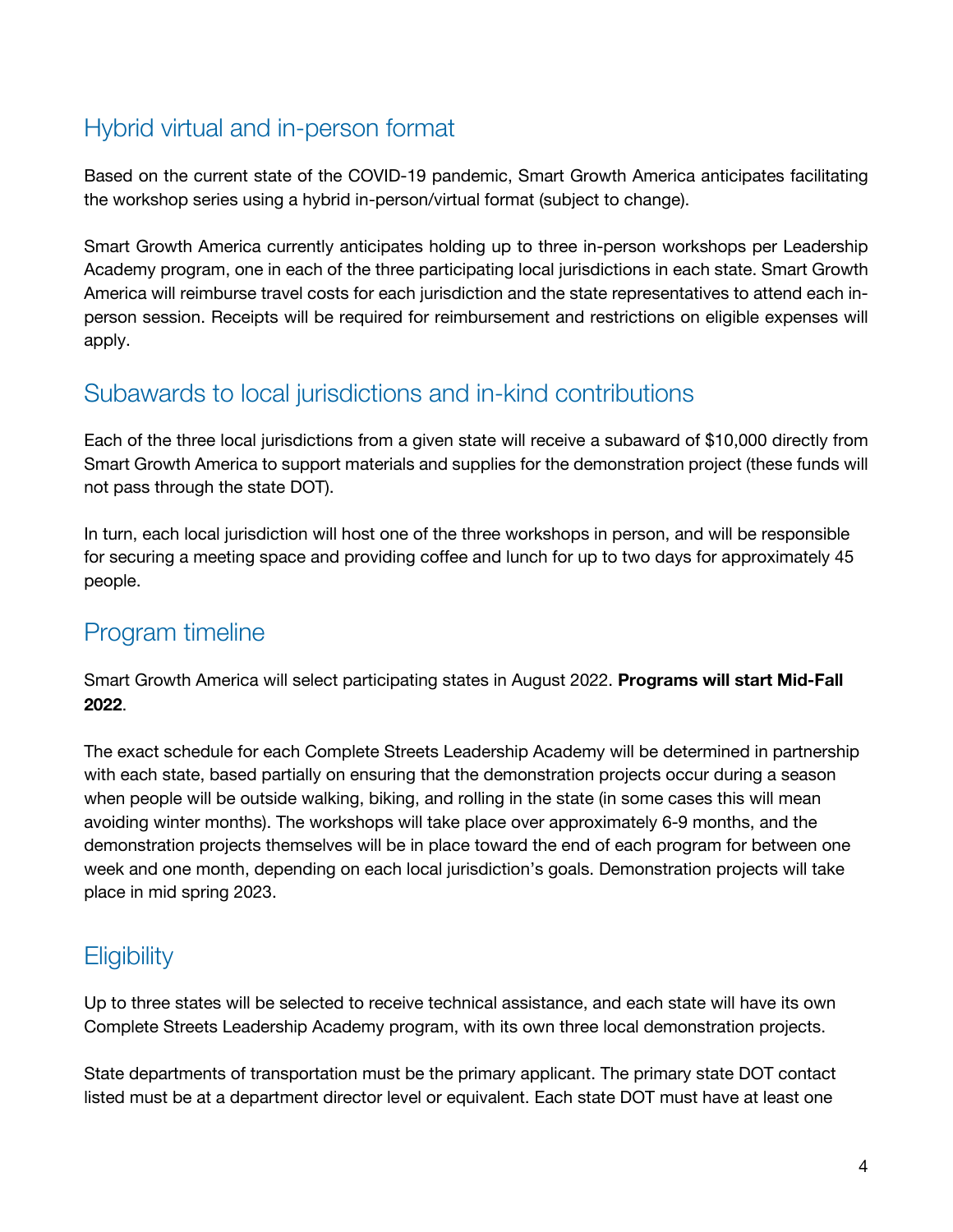local jurisdiction as a co-applicant and are strongly encouraged to have three jurisdictions identified in their application (if they do not have three at the time of the application, Smart Growth America will work with the state to identify additional local jurisdiction participants). Smart Growth America encourages the inclusion of local jurisdictions with geographic diversity, as well as smaller towns and lower capacity communities.

Strong preference will be given to applications with state departments of transportation who are **willing to implement the demonstration project on a state-owned road.**

# How to apply

Applications can be completed online at < http://smartgrowthamerica.org/2022-complete-streetsleadership-academies> or by submitting this PDF form by email Rayla Bellis at <rbellis@smartgrowthamerica.org>.

### Application deadline

Applications will be accepted until **July 29, 2022 at 11:59pm ET**. We will conduct interviews with finalists during the month of Tentative timeline for application date .

#### Questions about the process?

For more information, please visit our website or direct questions to Rayla Bellis at <rbellis@smartgrowthamerica.org>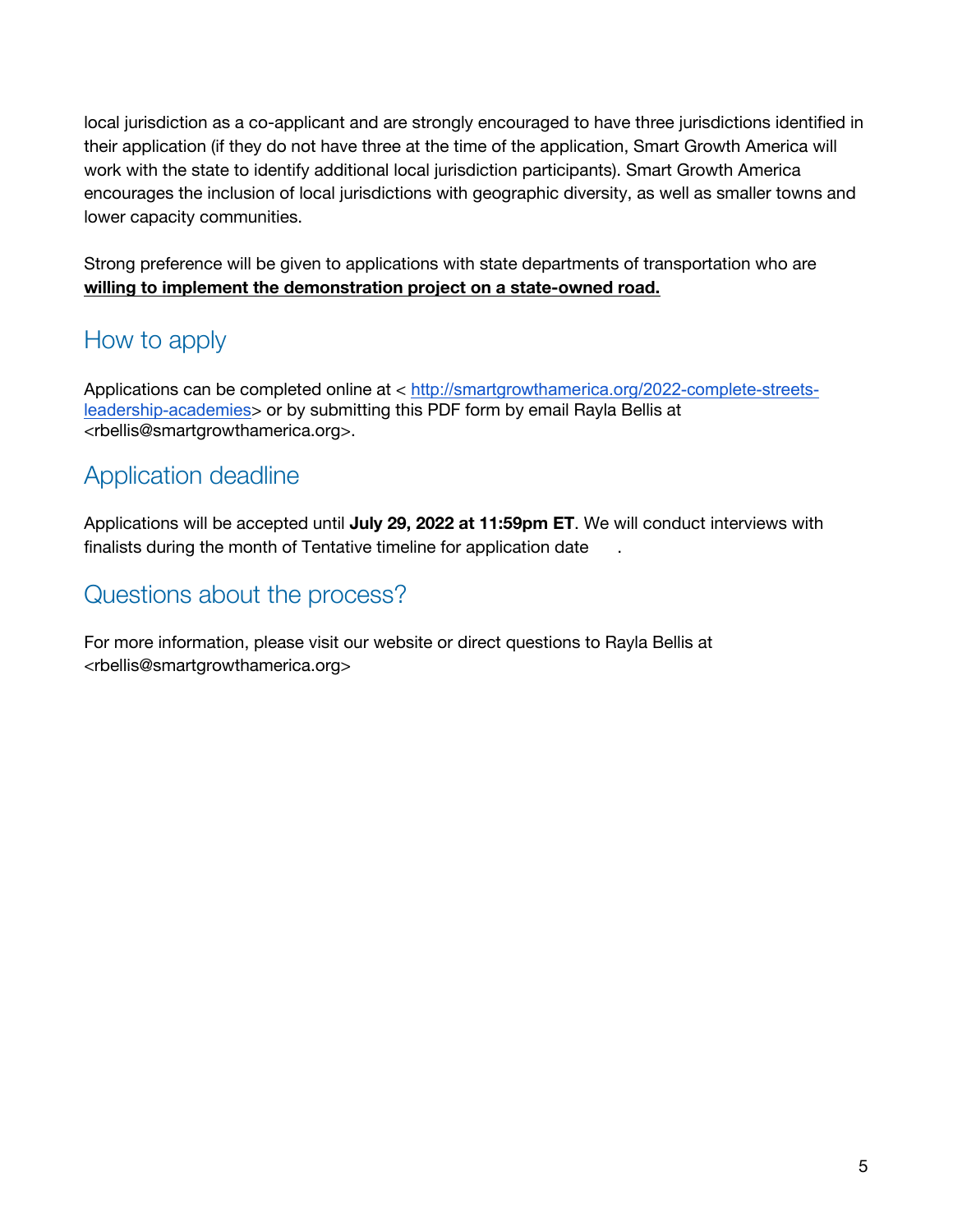# **State department of transportation application (required)**

#### State DOT applicant contact information

| <b>State Name</b>                                                  |  |
|--------------------------------------------------------------------|--|
| <b>Contact person name</b>                                         |  |
| <b>Contact person title (department</b><br>director or equivalent) |  |
| <b>Contact person email</b>                                        |  |
| <b>Contact person phone</b>                                        |  |

#### State Commitments

**If awarded this technical assistance, do you commit to allowing and supporting three temporary Complete Streets demonstration projects on state-owned roads using funds sub-granted directly to the jurisdictions from Smart Growth America?** *(Note that strong preference will be given to states who can commit to this).* 

 $\Box$  I commit to performing this action

 $\Box$  I cannot commit to this action

**If awarded this technical assistance, do you commit to engaging a cohort of up to 5 representatives from the state DOT to participate in a series of virtual and in-person workshops (approximately 30 hours total)?**

 $\Box$  I cannot commit to this action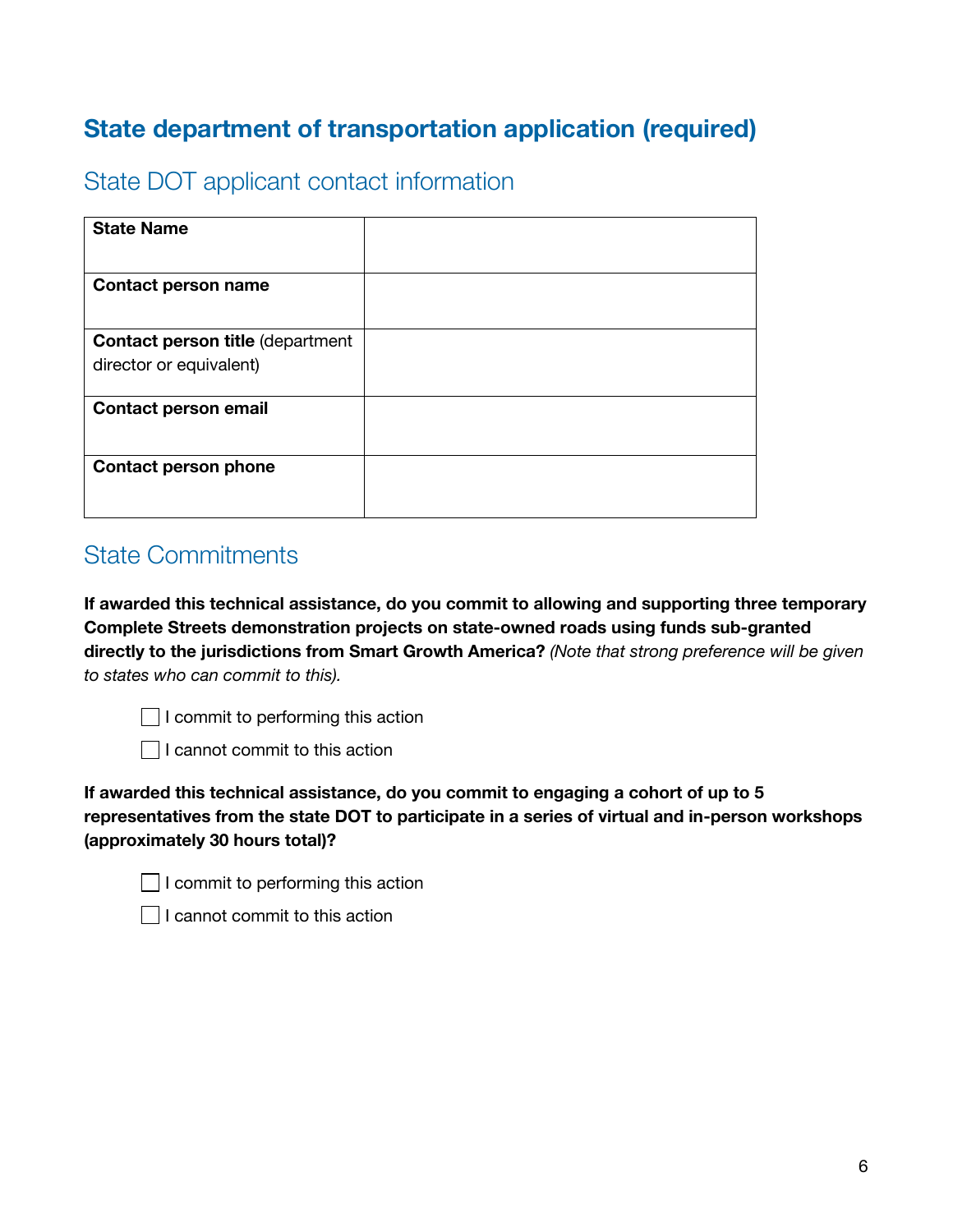# State Application Questions

| What are you hoping to achieve from<br>this Academy? What do you see as your<br>biggest needs regarding Complete<br><b>Streets?</b>                                      |  |
|--------------------------------------------------------------------------------------------------------------------------------------------------------------------------|--|
| What work has your state already done<br>to implement Complete Streets? What<br>do you see as your greatest success so<br>far?                                           |  |
| What do you see as the biggest barriers<br>and challenges to implementing<br><b>Complete Streets in your state?</b>                                                      |  |
| Describe how public health currently<br>factors into your state DOT's work? To<br>what extent do you currently coordinate<br>with the state health agency?               |  |
| Describe how equity factors into your<br><b>Complete Streets work or your</b><br><b>Complete Streets needs.</b>                                                          |  |
| Please list up to 5 individuals (names,<br>titles, and departments) from the DOT<br>who you expect to include in your<br>cohort if awarded this technical<br>assistance. |  |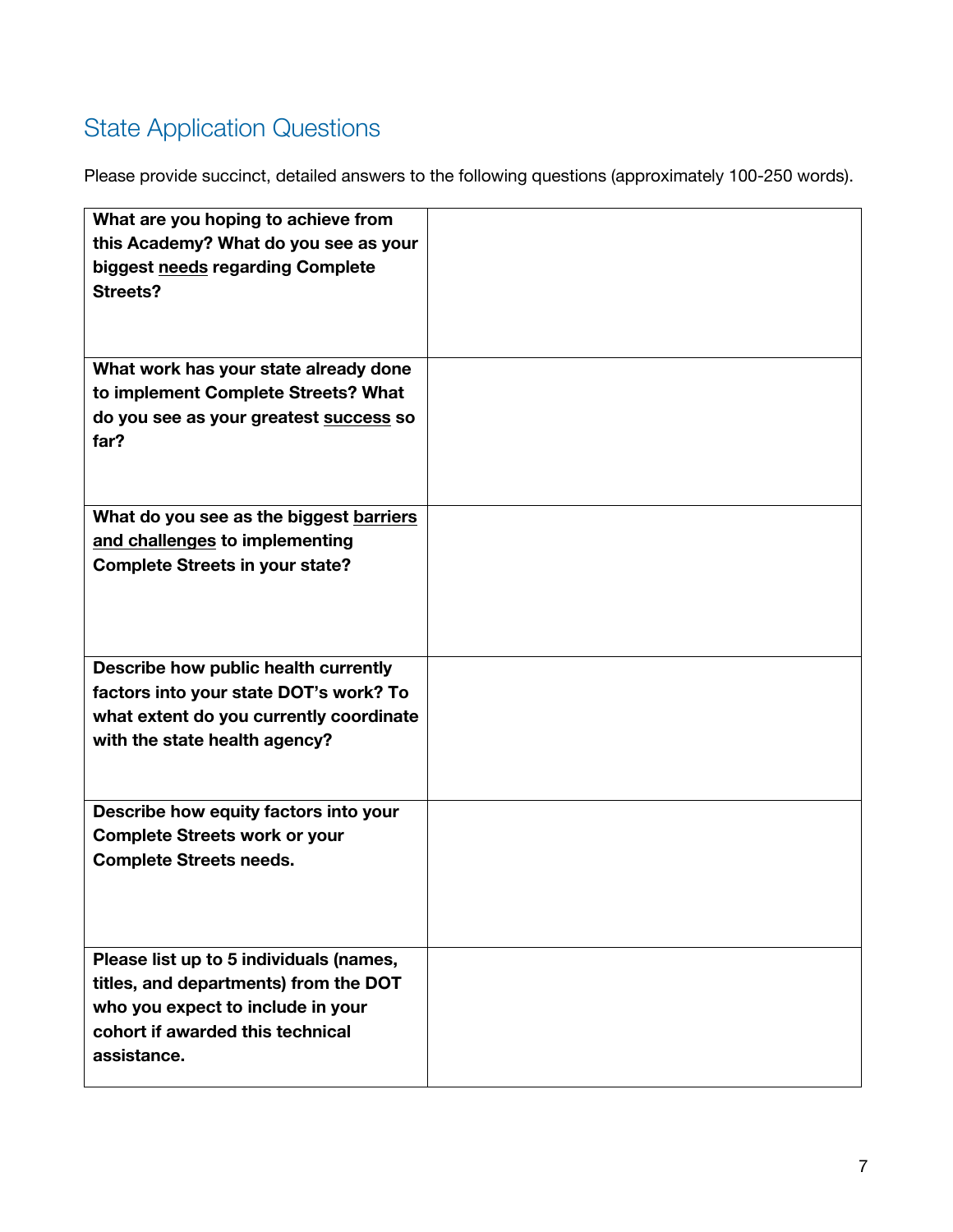# **Local jurisdiction #1 application (required)**

Co-applicant: local jurisdiction #1 information

| Jurisdiction #1 name (city, county or<br>town) |  |
|------------------------------------------------|--|
| <b>Contact person name</b>                     |  |
| <b>Contact person title</b>                    |  |
| <b>Contact person email</b>                    |  |
| <b>Contact person phone</b>                    |  |

#### Local Commitments

**If awarded this technical assistance, do you commit to completing a Complete Streets demonstration project within the duration of the Academy?**



 $\Box$  I cannot commit to this action

**If awarded this technical assistance, do you commit to engage a cohort of approximately ten local decision-makers, staff, and stakeholders to participate in a series of virtual and in-person workshops (approximately 30 hours total)?**

| $\Box$ I commit to performing this action |
|-------------------------------------------|
|-------------------------------------------|



**If awarded this technical assistance, do you commit to providing a meeting space, coffee and lunch for one in-person workshop in your jurisdiction?**



 $\Box$  I commit to performing this action

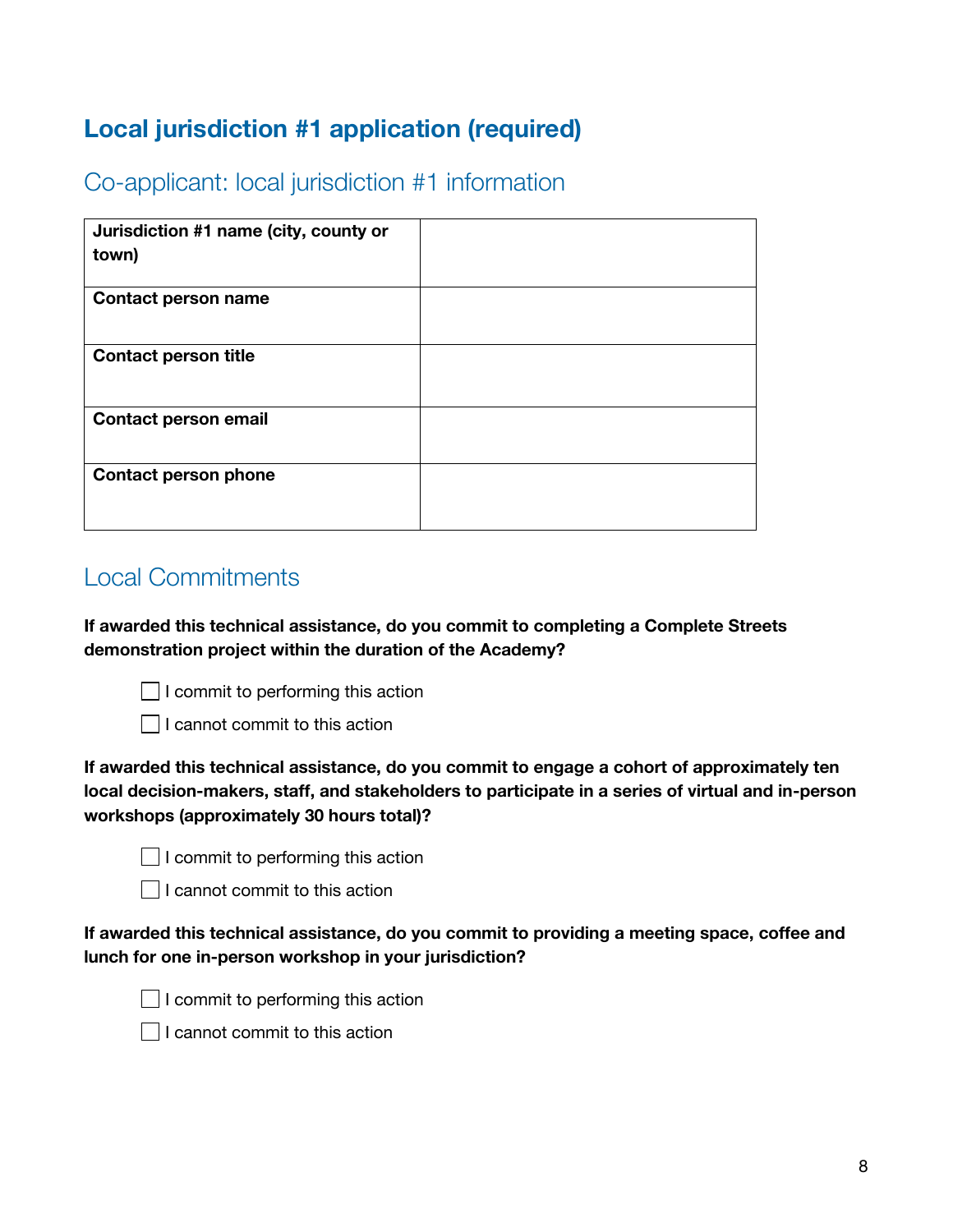# Application Questions

| What are you hoping to achieve from<br>this Academy? What do you see as your<br>biggest needs regarding Complete<br>Streets?<br>What has your jurisdiction already done<br>to implement Complete Streets? What<br>do you see as your greatest success in<br>implementing Complete Streets so far?                     |  |
|-----------------------------------------------------------------------------------------------------------------------------------------------------------------------------------------------------------------------------------------------------------------------------------------------------------------------|--|
| What do you see as the biggest barriers<br>and challenges to implementing<br><b>Complete Streets?</b>                                                                                                                                                                                                                 |  |
| What is your greatest opportunity to<br>implement Complete Streets, and why?                                                                                                                                                                                                                                          |  |
| Describe how equity factors into your<br><b>Complete Streets work or your</b><br><b>Complete Streets needs. Who and</b><br>where are the most vulnerable,<br>underinvested communities impacted by<br>health disparities in your jurisdiction?                                                                        |  |
| Please list the 8-15 individuals (names,<br>titles, and departments/organizations)<br>who you expect to include in your cohort<br>if awarded this technical assistance. The<br>ideal cohort will include transportation<br>and public health professionals from<br>multiple departments and partner<br>organizations. |  |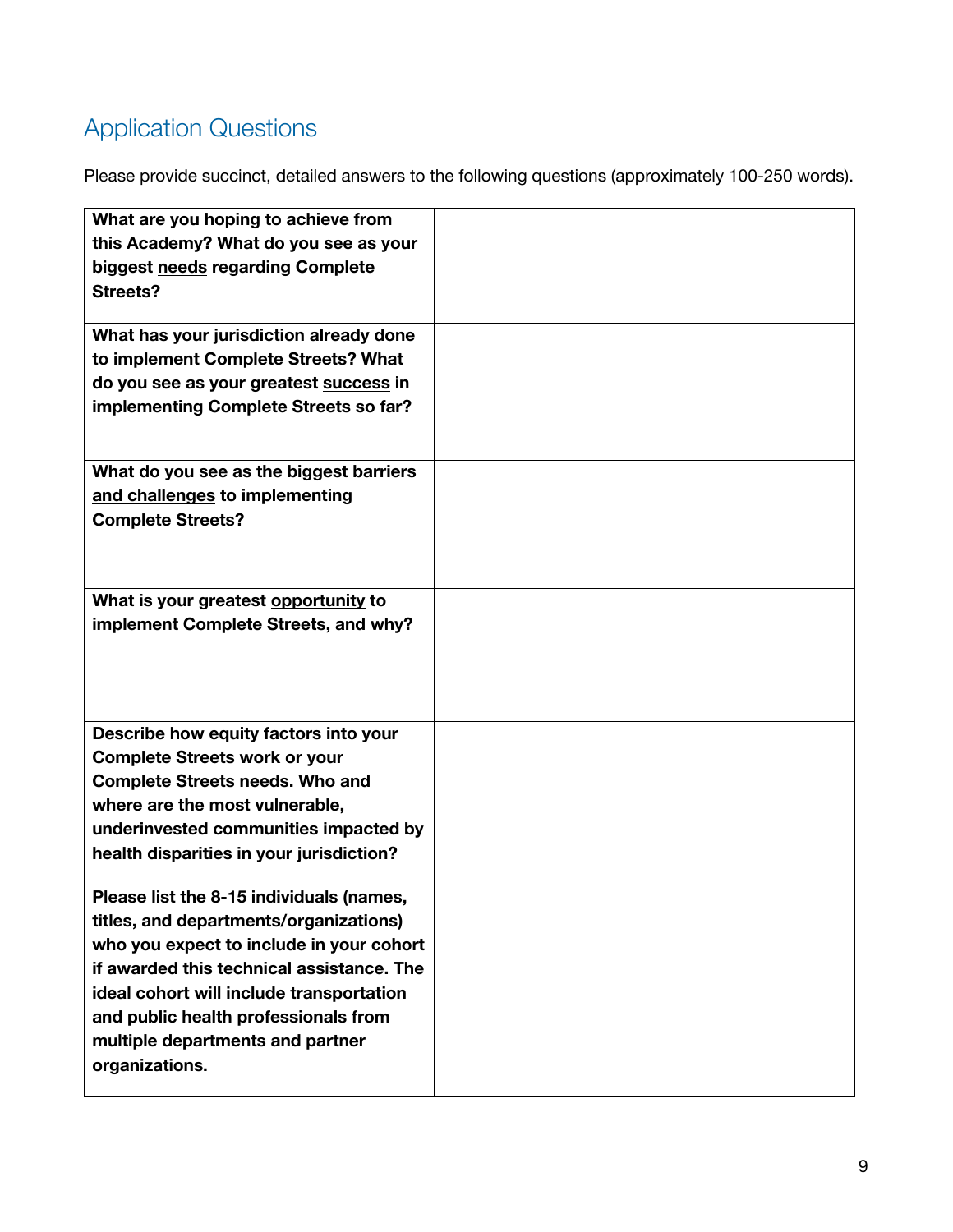# **Local jurisdiction #2 application (optional but encouraged)**

#### Co-applicant #2 information

| Jurisdiction #1 name (city, county or<br>town) |  |
|------------------------------------------------|--|
| <b>Contact person name</b>                     |  |
| <b>Contact person title</b>                    |  |
| <b>Contact person email</b>                    |  |
| <b>Contact person phone</b>                    |  |

#### **Commitments**

**If awarded this technical assistance, do you commit to completing a Complete Streets demonstration project within the duration of the Academy?**



 $\Box$  I commit to performing this action



**If awarded this technical assistance, do you commit to engage a cohort of approximately ten local decision-makers, staff, and stakeholders to participate in a series of virtual and in-person workshops (approximately 20 hours total)?**

|  |  | $\Box$ I commit to performing this action |  |
|--|--|-------------------------------------------|--|
|--|--|-------------------------------------------|--|

 $\Box$  I cannot commit to this action

**If awarded this technical assistance, do you commit to providing a meeting space, coffee and lunch for one in-person workshop in your jurisdiction?**



 $\Box$  I commit to performing this action



 $\Box$  I cannot commit to this action

### Application Questions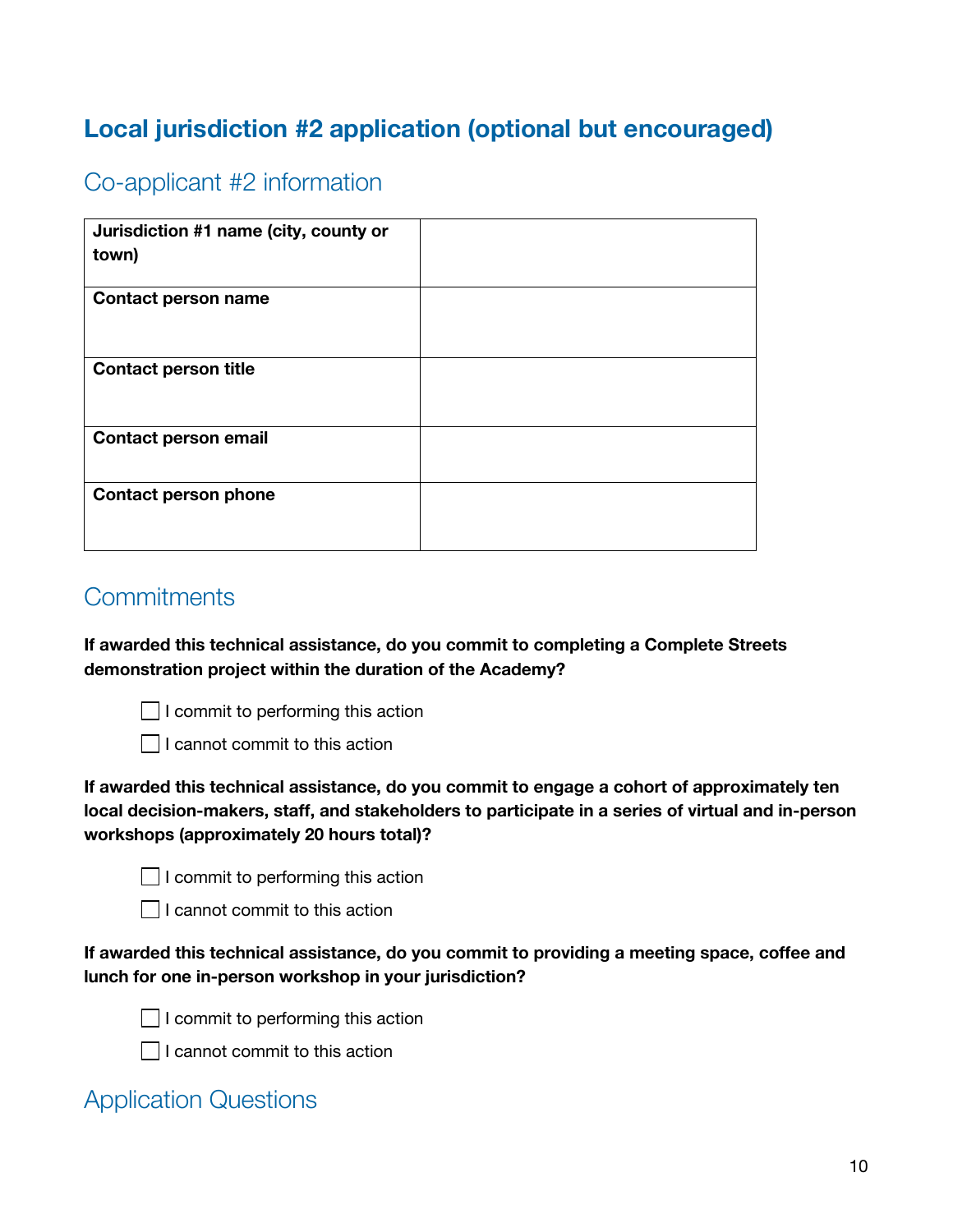| What are you hoping to achieve from                                              |  |
|----------------------------------------------------------------------------------|--|
| this Academy? What do you see as your                                            |  |
| biggest needs regarding Complete<br>Streets?                                     |  |
|                                                                                  |  |
| What has your jurisdiction already done                                          |  |
| to implement Complete Streets? What                                              |  |
| do you see as your greatest success in                                           |  |
| implementing Complete Streets so far?                                            |  |
|                                                                                  |  |
| What do you see as the biggest barriers<br>and challenges to implementing        |  |
| <b>Complete Streets?</b>                                                         |  |
|                                                                                  |  |
|                                                                                  |  |
| What is your greatest opportunity to                                             |  |
| implement Complete Streets, and why?                                             |  |
|                                                                                  |  |
|                                                                                  |  |
|                                                                                  |  |
| Describe how equity factors into your<br><b>Complete Streets work or your</b>    |  |
| <b>Complete Streets needs. Who and</b>                                           |  |
| where are the most vulnerable,                                                   |  |
| underinvested communities impacted by                                            |  |
| health disparities in your jurisdiction?                                         |  |
| Please list the 8-15 individuals (names                                          |  |
| titles, and departments/organizations)                                           |  |
| who you expect to include in your cohort                                         |  |
| if awarded this technical assistance. The                                        |  |
| ideal cohort will include transportation<br>and public health professionals from |  |
| multiple departments and partner                                                 |  |
| organizations.                                                                   |  |
|                                                                                  |  |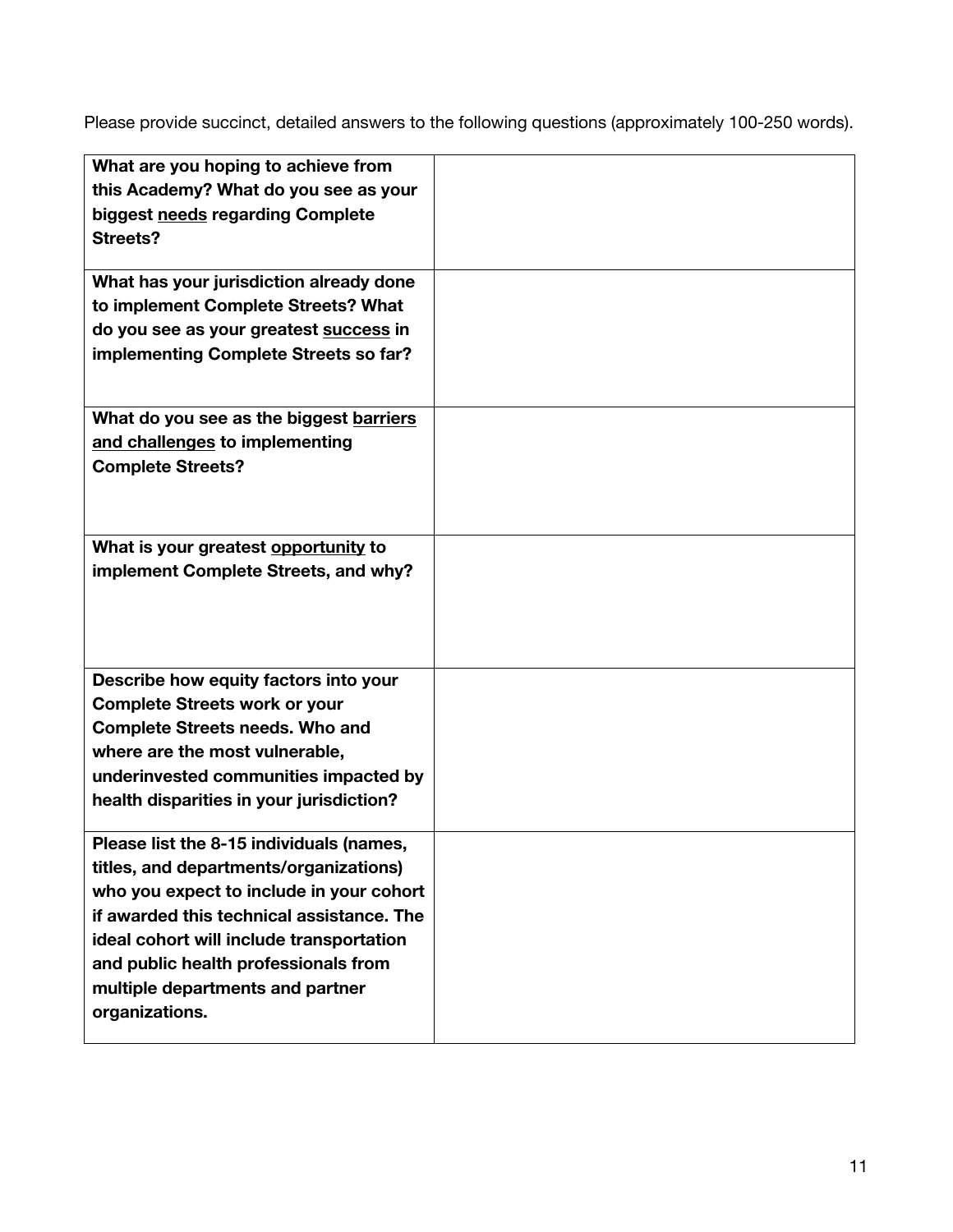# **Local jurisdiction #3 application (optional but encouraged)**

#### Co-applicant #3 information

| Jurisdiction #1 name (city, county or<br>town) |  |
|------------------------------------------------|--|
| <b>Contact person name</b>                     |  |
| <b>Contact person title</b>                    |  |
| <b>Contact person email</b>                    |  |
| <b>Contact person phone</b>                    |  |

#### **Commitments**

**If awarded this technical assistance, do you commit to completing a Complete Streets demonstration project within the duration of the Academy?**



 $\Box$  I commit to performing this action



**If awarded this technical assistance, do you commit to engage a cohort of approximately ten local decision-makers, staff, and stakeholders to participate in a series of virtual and in-person workshops (approximately 20 hours total)?**

|  |  | $\Box$ I commit to performing this action |  |
|--|--|-------------------------------------------|--|
|--|--|-------------------------------------------|--|

 $\Box$  I cannot commit to this action

**If awarded this technical assistance, do you commit to providing a meeting space, coffee and lunch for one in-person workshop in your jurisdiction?**



 $\Box$  I commit to performing this action



 $\Box$  I cannot commit to this action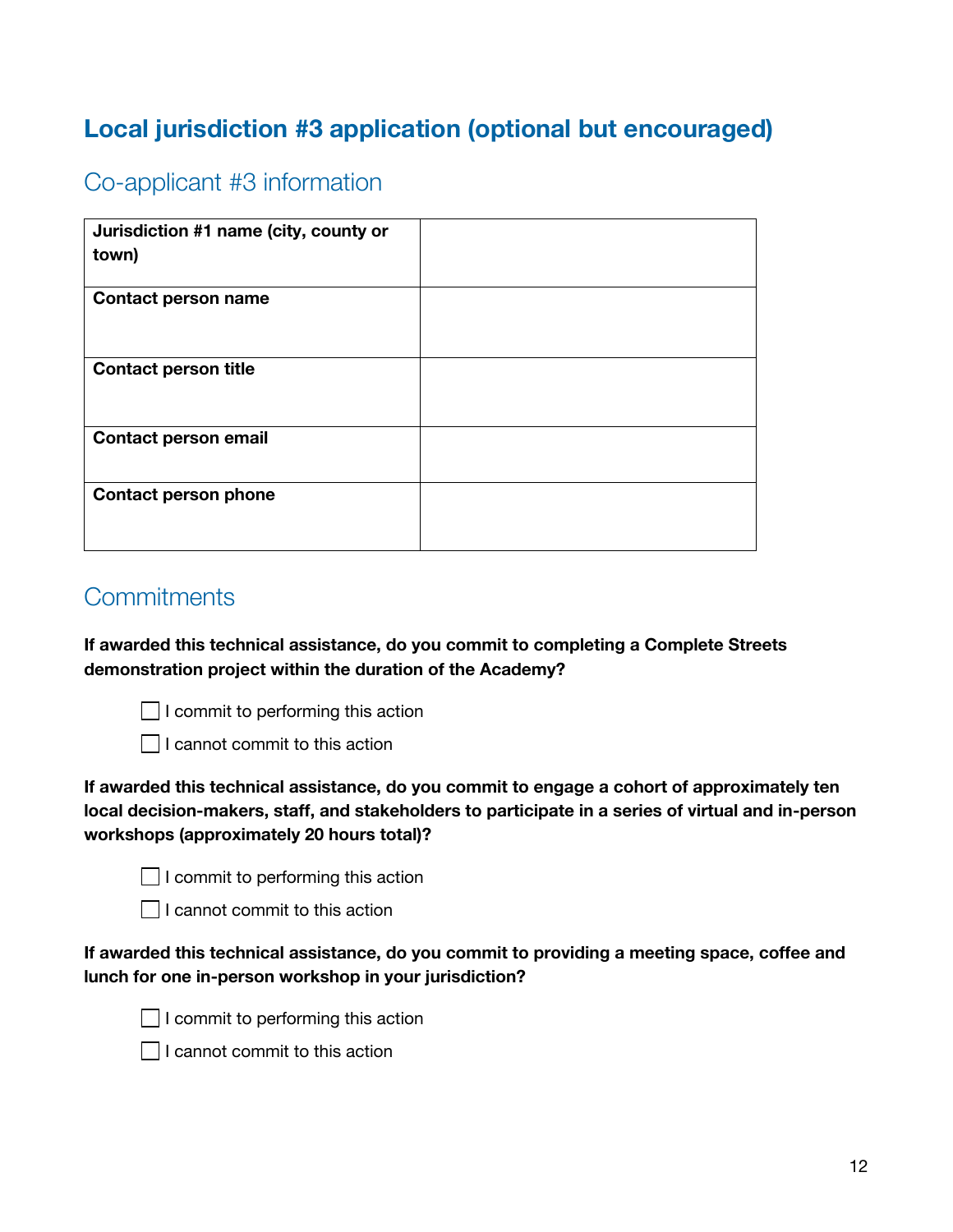# Application Questions

| What are you hoping to achieve from<br>this Academy? What do you see as your<br>biggest needs regarding Complete<br>Streets?                                                                                                                                                                                          |  |
|-----------------------------------------------------------------------------------------------------------------------------------------------------------------------------------------------------------------------------------------------------------------------------------------------------------------------|--|
| What has your jurisdiction already done<br>to implement Complete Streets? What<br>do you see as your greatest success in<br>implementing Complete Streets so far?                                                                                                                                                     |  |
| What do you see as the biggest barriers<br>and challenges to implementing<br><b>Complete Streets?</b>                                                                                                                                                                                                                 |  |
| What is your greatest opportunity to<br>implement Complete Streets, and why?                                                                                                                                                                                                                                          |  |
| Describe how equity factors into your<br><b>Complete Streets work or your</b><br><b>Complete Streets needs. Who and</b><br>where are the most vulnerable,<br>underinvested communities impacted by<br>health disparities in your jurisdiction?                                                                        |  |
| Please list the 8-15 individuals (names,<br>titles, and departments/organizations)<br>who you expect to include in your cohort<br>if awarded this technical assistance. The<br>ideal cohort will include transportation<br>and public health professionals from<br>multiple departments and partner<br>organizations. |  |